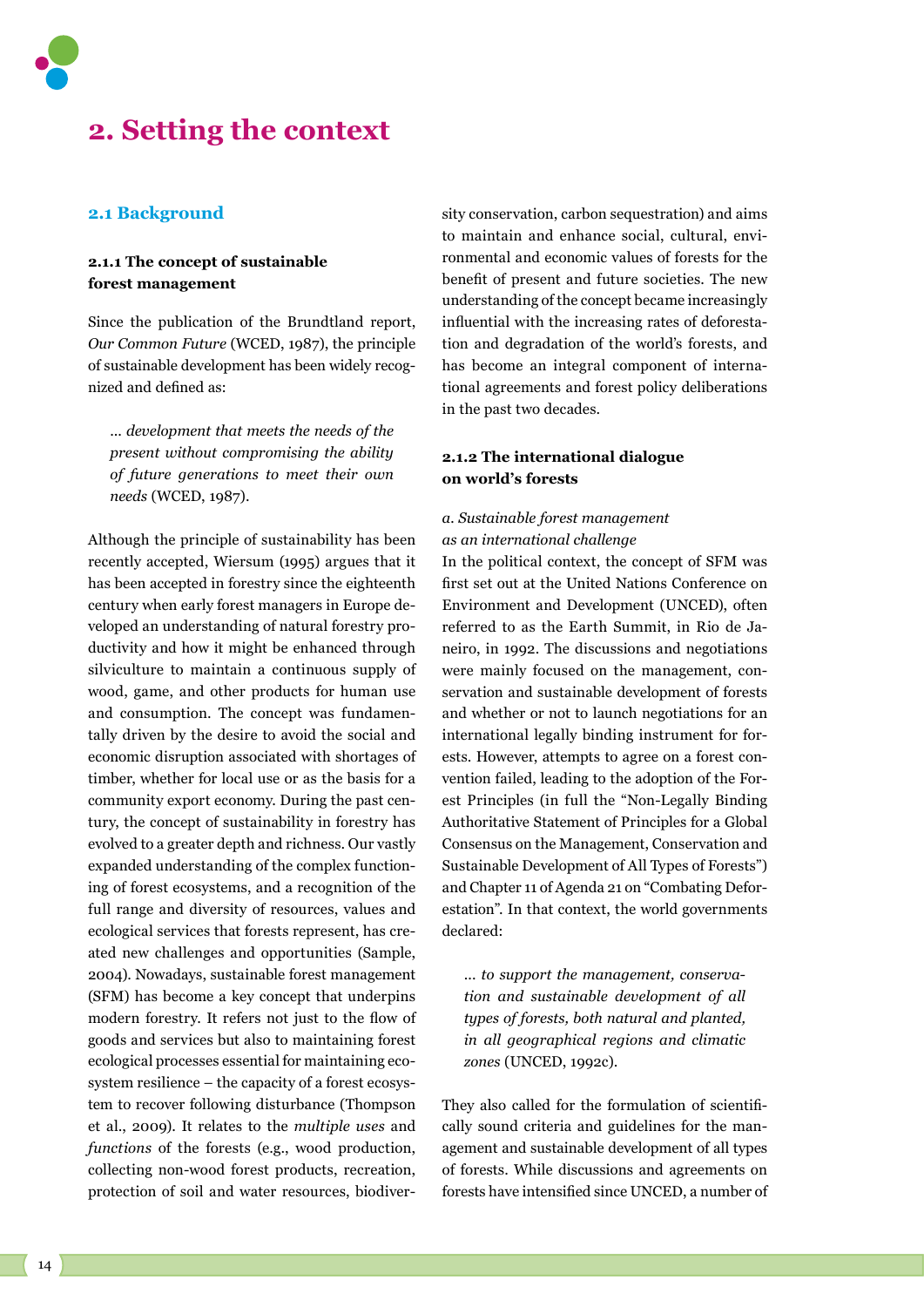international processes and initiatives (e.g., ITTO<sup>1</sup>, FAO<sup>2</sup>, UNFF<sup>3</sup>) have been launched upon the need to define what constitutes SFM and how to monitor and assess its progress. Although there is no single universally agreed definition of SFM the most widely, inter-governmentally agreed definition is the one adopted by the General Assembly of the United Nations in December 2007:

*Sustainable forest management, as a dynamic and evolving concept, aims to maintain and enhance the economic, social and environmental value of all types of forests, for the benefit of present and future generations (UNFF, 2007).* 

*The elements [of sustainable forest management] are: (i) extent of forest resources; (ii) forest biological diversity; (iii) forest health and vitality; (iv) productive functions of forest resources; (v) protective functions of forest resources; (vi) socioeconomic functions of forests; and (vii) legal, policy and institutional frameworks (UNFF, 2007).* 

Similarly, a number of regional initiatives have been established in Africa, Central America, the Amazon basin, Asia and Europe, e.g., Helsinki Process for Europe (1993), Montréal Process for North America (1993), Tarapoto Process for the Amazon (1995), and the African Timber Organization's Criteria and Indicators (1996). Despite the broad debates and varying definitions of SFM in the different processes worldwide (e.g., ITTO, FAO, Montréal process, MCPFE<sup>4</sup>, Tarapoto, UNFF), often there is a common reference to the environmental, social and economic values and uses of the forests.

In the pan-European context, the term was defined conceptually in a political context at the Second Ministerial Conference of Protection of Forests in Europe (MCPFE) in Helsinki in 1993:

*"Sustainable management means the stewardship and use of forests and forest lands in such a way, and at a rate, that maintains their biodiversity, productivity, regenera-* *tion capacity, vitality and their potential to fulfil, now and in the future, relevant ecological, economic and social functions, at local, national, and global levels, and that does not cause damage to other ecosystems.*" (Helsinki 1 Resolution, MCPFE, 1993)

The pan-European definition, as many others, emphasizes the multiple functions of the forests and can be characterized as the maintenance of balance between society's increasing demands for forest products and benefits, and the conservation of forest health and biodiversity.

The importance of the social, economic, environmental, cultural and spiritual aspects of forests have been emphasized in many efforts through which international and national organizations seek both political understanding and the practical means and ways to sustainably manage all types of forests. These efforts include, among others, the development of guidelines and criteria and indicators, which have contributed to a better understanding of what SFM actually means (ISCI, 1996).

#### *b. The International forest regime*

The debate on the conservation and sustainable management of forests as well as on the question of an international legal instrument for forests takes place in various processes and initiatives which are jointly called the *"international forest regime"*. This includes global and regional processes, international and multi-lateral organizations as well as the three Rio Conventions: (i) the United Nations Framework Convention on Climate Change (UN-FCCC), (ii) the Convention on Biological Diversity (CBD) and (iii) the United Nations Convention to Combat Desertification (UNCCD). While the international community failed to reach consensus on the contents of a forest convention, the three Rio conventions were set as legally binding agreements. Although they consider only certain aspects, functions and roles of forests, their objectives have a tremendous influence on the concept developments, understanding and implementation of SFM and have stimulated a number of political discussions and debates (e.g., the Ecosystem Approach and its interlinkages to forests, *Reducing Emissions from Deforestation and Degradation*  – REDD*).*

<sup>1</sup> International Tropical Timber Organization 2 Food and Agriculture Organization of the United Nations

<sup>3</sup> United Nations Forum on Forests

<sup>4</sup> Ministerial Conference on the Protection of Forests in Europe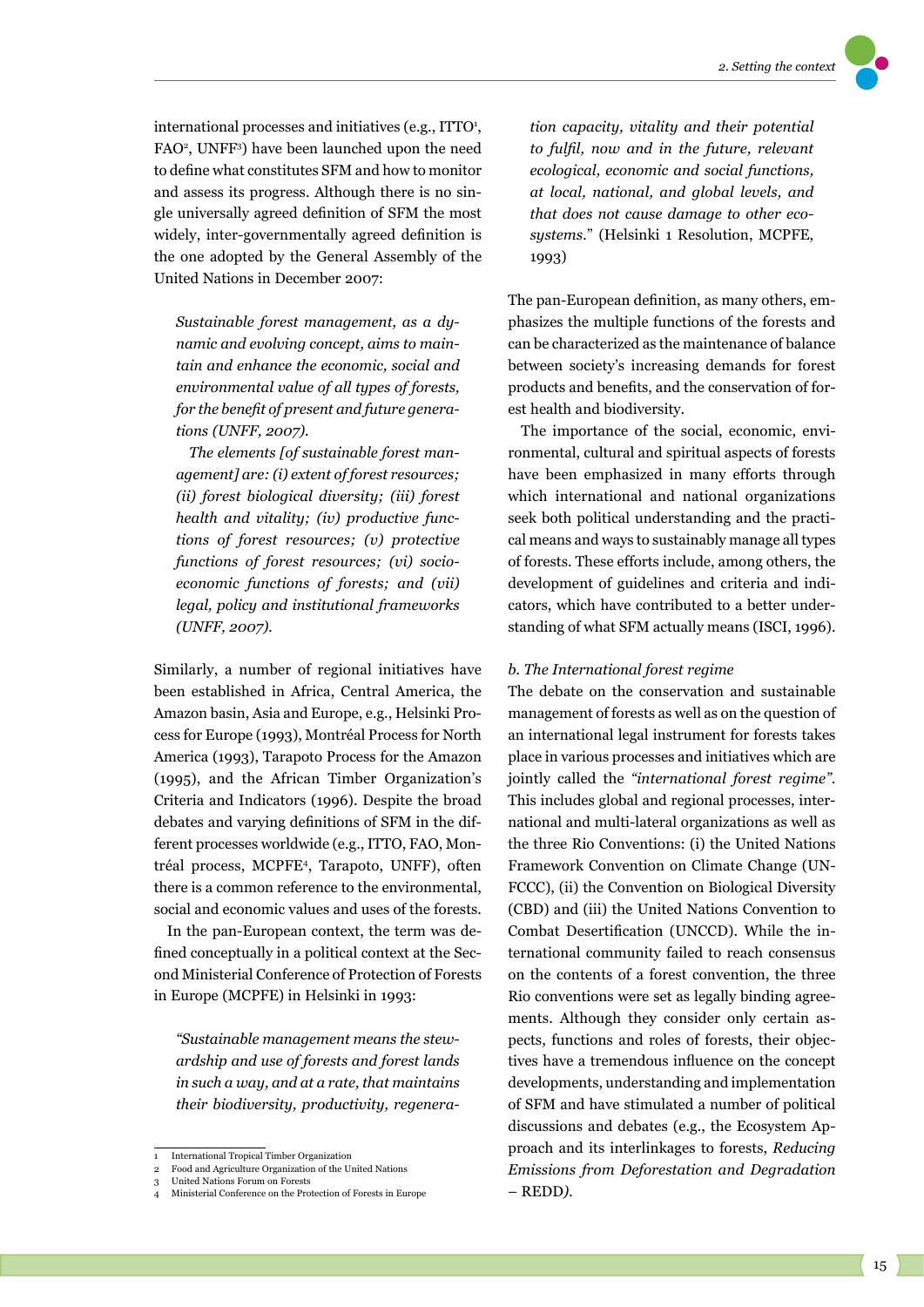Since it is outside the scope of this study to discuss what the different views have been in the international negotiations aimed at a global forest convention, it is sufficient to say that in order to advance beyond the agreements contained in the "Forest Principles" and Chapter 11 of Agenda 21, intergovernmental discussion and debate continued, first under the Intergovernmental Panel on Forests (IPF), and then under the Intergovernmental Forum on Forests (IFF). IPF and IFF agreed to more than 200 proposals for action towards SFM, but were not able to resolve many issues related to finance, transfer of technology and trade. The discussions also failed to build an agreement on an international legal instrument for forests. Countries eventually reached a compromise that resulted in the establishment of the United Nations Forum on Forests (UNFF), with the main objectives to promote the management, conservation and sustainable development of all types of forests and to strengthen long-term political commitment. Since 2000 the UNFF is the platform for the enhancement of the discussions on SFM at the global level. One of the most prominent outcomes is the *Non-Legally Binding Instrument (NLBI) on all types of forests* (UNFF, 2007), with the option to negotiate on a *Legally Binding Instrument (LBI)* in the future. Within the UNFF negotiations on a NLBI, C&I are considered as a conceptual framework to provide a common understanding of what is meant by SFM as well as a useful tool for monitoring, assessment and reporting towards its progress.

To support the work of UNFF and to promote close cooperation and coordination on forests between major multi-lateral international organizations, a Collaborative Partnership on Forests (CPF) was established in 2001. The CPF consists of 14 international organizations working together to improve forest management and conservation and the production and trade of forest products. In addition, the number of forest-relevant international and multi-lateral organizations and associated initiatives (e.g., the Tropical Forest Action Plan, the World Bank, UNDP, WRI) has significantly increased over the years. Also relevant are a series of non-governmental processes, for example, the Forest Stewardship Council (FSC), the Programme for the Endorsement of Forest Certification (PEFC), the World Commission on Forests and Sustainable Development, and the CIFOR International

Dialogue on Sustainable Forest Management – that have taken place and expanded the debate around issues like forest certification, integrated land management, and how to build institutional capacity and the role of forests in global ecological cycles. Nongovernmental organizations (NGOs) have also been particularly active in international discussions and initiatives on forests. In the past years, they have contributed to important decisions on conservation and protected area issues.

The most recent developments in international forest policy include the climate talks focused on REDD+, the World Bank/FAO initiative on indicators to monitor and assess forest governance, and efforts by FAO and the International Energy Agency (IEA) to develop principles, C&I for sustainable woodfuel production, as well as recent collaboration among C&I processes and FAO to streamline and rationalize national reporting for the global forest resources assessment in 2015 (FRA 2015). While the UN Conference on Sustainable Development (Rio+20) in 2012 marked 20 years since the Forest Principles were adopted at the 1992 Rio Conference, the International Year of Forests 2011 as well as the International Day of Forests (March 21) first held in 2013, have underscored the value of forests and SFM worldwide.

# **2.2 Criteria and indicators for sustainable forest management**

Over the last few decades, the need for justification and legitimacy of political actions in objective and quantified terms has led to the increasing use of evaluation approaches in almost all fields of human activity to determine whether policies or programmes are working effectively and to demonstrate that their resources are used in a responsible manner. For example, trends towards new public management and evidence-based policy making indicate that the world of public management has become, first and foremost, a world of measurement. In such a performance-indicator culture, it comes as no surprise that the notion of evaluation becomes increasingly important (Pregerning et al., 2012). In the fields of environment and sustainable development policy, evaluation also plays an important role. One of the main issues associated with negotiating a sustainable future is to define sustainability and then determine progress towards this goal (Hickey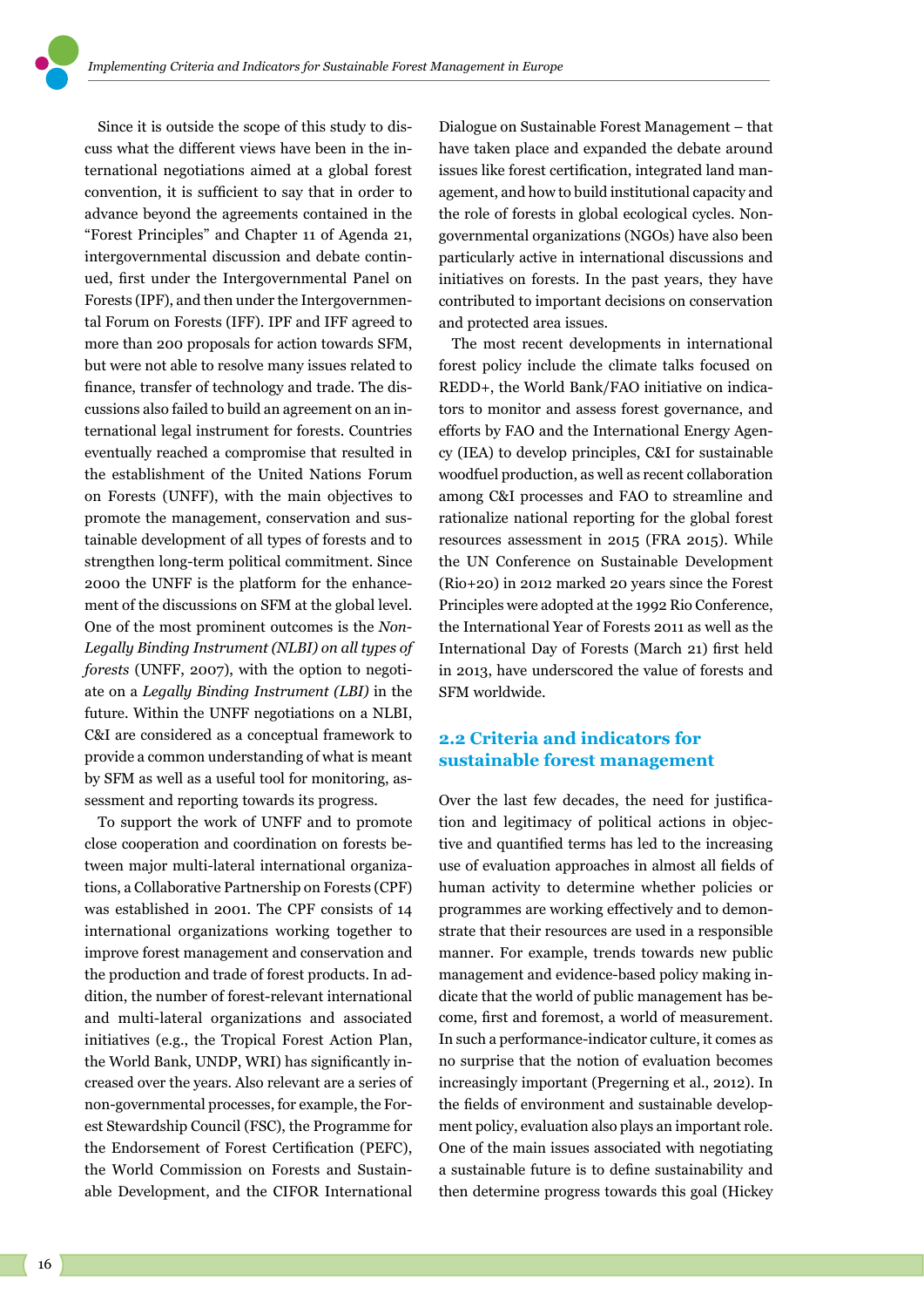and Innes 2005). This is the aim of C&I. A criterion has been defined as *"a standard that a thing is judged by"* while an indicator has been defined as *"any variable…used to infer performance"* (Prabhu et al. 2001 cited in Pregerning et al. 2012).

# **2.2.1 The intended role of criteria and indicators in forest policy**

C&I for SFM have taken a prominent role since the Rio Earth Summit in 1992, as Chapter 11 of the Agenda 21 called for the formulation of scientifically sound criteria and guidelines for the management and sustainable development of all types of forests:

…*indicators of sustainable development need to be developed to provide solid bases for decision-making at all levels and to contribute to a self-regulating sustainability of integrated environment and development systems* (Chapter 11, Agenda 21, UNCED, 1992b).

Following the UNCED decisions, the international community has widely recognized and acknowledged the important role that indicator systems can play towards the achievement of long-term SFM. Various international and regional processes and initiatives (see Table 1) have led to the development C&I for SFM for use at international or regional level, national and sub-national, as well as forest management unit (FMU) levels. Different stakeholder groups (e.g., forest owners/managers, policy makers, scientists and civil society) with different views and interests are involved in the development process, reflecting the increasing global demand for sustainable economic growth, social equality, environmental conservation and good governance. In broader terms, C&I have been considered as useful tools to promote improved forest management practices as an integral part of sustainable development by*:* 

- Providing a conceptual framework that characterizes the essential components of SFM;
- Providing a measure of the state of forests and their management, and thus assessing progress towards the achievement of SFM;
- Identifying trends and changes as well as emerging gaps and threats in the conditions of forests and their management;
- Determining the effects of forest management interventions over time;
- Facilitating decision-making in national forest policy processes;
- Providing a reference framework for the formulation and evaluation of national forest policies and programmes;
- Identify enabling conditions and mechanisms, including financial and technical resources that affect national implementation of C&I;
- Clarifying issues related to forest certification and marketing of forest products even though C&I are not performance standards.

In that context, Rametsteiner (2001) differentiates between two major areas of use of SFM indicators: (i) the collection of information; and (ii) the utilization of information for policies. The core user groups of information on SFM indicators collected in forest policy contexts are governmental organizations, such as forest policy institutions, environmental institutions or national accounting services, forest owner and forest owner interest groups, and environmental groups. These groups can use indicators for different purposes at a international and/or regional scale, national and sub-national as well as the FMU levels (Rametsteiner, 2001). Table 1 is a summary of the most prominent and various roles C&I for SFM can serve at the different levels.

# **2.2.2 Criteria and indicators for sustainable forest management developed within the international and regional initiatives**

Already in 1991, the International Tropical Timber Organization (ITTO) developed C&I for sustainable management at the FMU level to:

*assess the conditions of natural tropical forests in producer member countries and help identify weaknesses in forest practices and improvements needed* (ITTO, 1992).

By 2000, based on ITTO's pioneering work and the outcomes of the Rio Conference, eight post-UNCED international initiatives and processes worldwide had been established for the development and implementation of C&I for SFM at various levels (Table 2).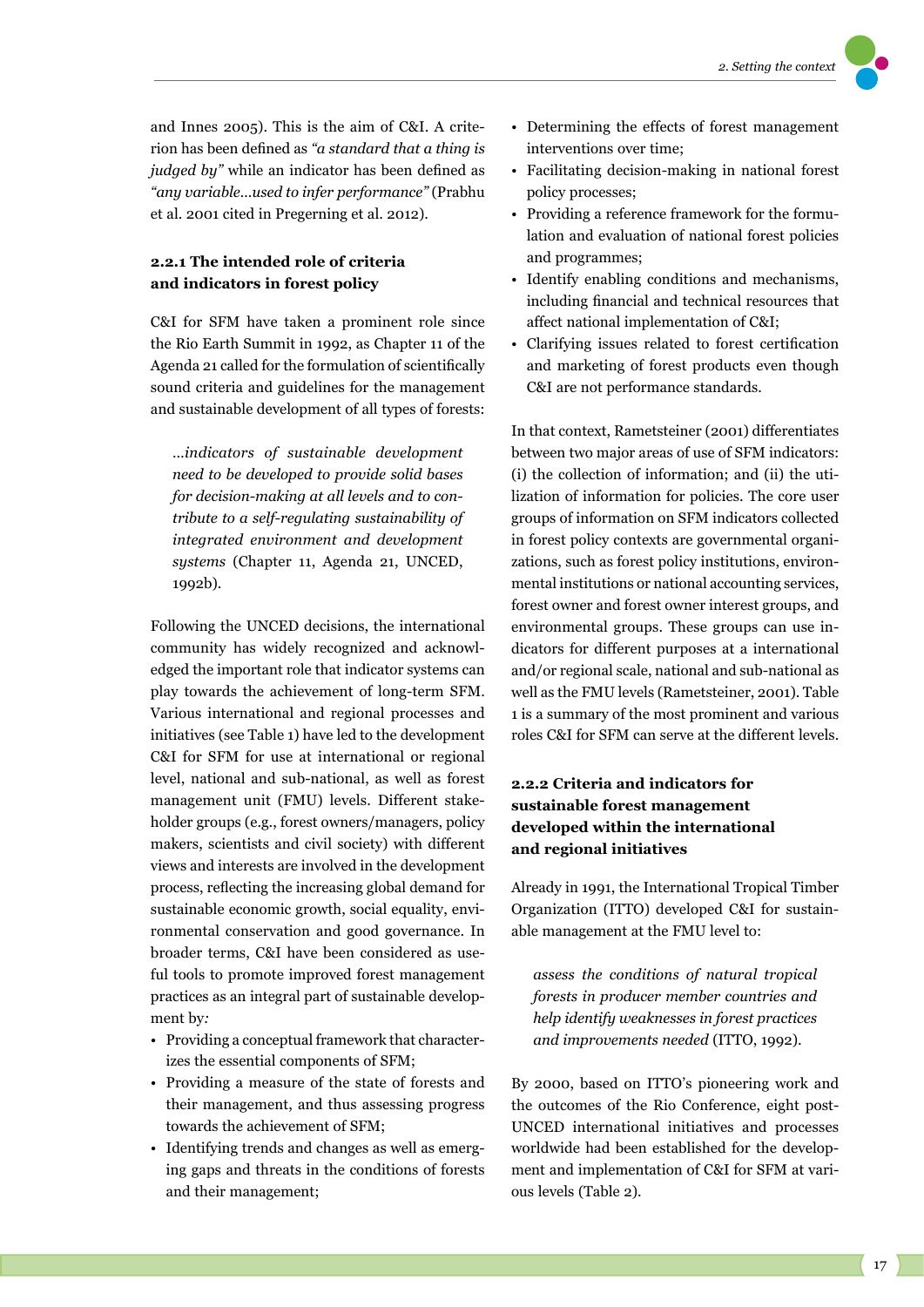| Role of criteria and indicators           |                                                                                                                                                                                                                                                                                                                                                                                                                                                                                                                                                                                                                          |  |  |  |  |  |  |  |
|-------------------------------------------|--------------------------------------------------------------------------------------------------------------------------------------------------------------------------------------------------------------------------------------------------------------------------------------------------------------------------------------------------------------------------------------------------------------------------------------------------------------------------------------------------------------------------------------------------------------------------------------------------------------------------|--|--|--|--|--|--|--|
| International<br>and/or regional<br>scale | • Support international forest policy deliberations and negotiations on issues re-<br>lated to sustainable forest management<br>• Provide a common understanding within and across countries of what is consti-<br>tuted by sustainable forest management<br>• Provide a basis for collecting, categorizing, analyzing, reporting, and representing<br>information the state of forests and their management<br>• Provide an international reference for policy makers in the formulation of national<br>policies and programmes<br>• Serve as a basis for international cooperation and collaboration on SFM activities |  |  |  |  |  |  |  |
| National and<br>sub-national<br>level     | • Describe, monitor, and report on the national forest trends and changes<br>• Assess progress towards sustainable forest management and identify emerging<br>threats and weaknesses<br>• Assist in the development and evaluation of national and/or sub-national forest<br>policies, strategies, plans and programmes<br>• Serve as a basis for cross-sectoral forest related data collection<br>• Focus research efforts where knowledge is still inadequate                                                                                                                                                          |  |  |  |  |  |  |  |
| Forest manage-<br>ment unit level         | • Evaluate management practices, control forest concessions and clarify issues re-<br>lated to certification.<br>• A basis for developing forest certification systems (e.g. PEFC)                                                                                                                                                                                                                                                                                                                                                                                                                                       |  |  |  |  |  |  |  |

**Table 1.** Role of criteria and indicators for sustainable forest management at different levels.

Source: FAO/ITTO, 1995; ISCI, 1996; IPF, 1997; FAO, 2001 and 2003.

The MCPFE C&I for SFM were developed in 1993 as "*a basis for international reporting and the further development of national indicators*" (Lisbon 2 Resolution, MCPFE, 1998). At the same time, C&I for West and Central Africa were developed under the auspices of the African Timber Organization (ATO) to promote implementation of SFM at regional, national and FMU levels. In addition to these initiatives, an indicator set for temperate and boreal forests was developed under the Montréal Process in 1995 to provide a common framework for member countries to describe, monitor, assess, and report on national forest trends and progress toward SFM. Similarly, in order to define the patterns by which the sustainability of the Amazonian forest can be evaluated, eight countries of the Amazon Basin have jointly developed regional C&I for sustainability, known as the Tarapoto Process. In the mid-1990s three other C&I initiatives were launched supported by the Food and Agriculture Organization (FAO) and United Nations Environment Programme (UNEP): the African Dry Zone,

the Near East Process, and the Dry Forest Asia initiative. Similarly, in 1997, C&I for regional and national level have been developed in Central America under the Lepaterique Process. While each process differs in specific content or structure, they are all conceptually similar in objective and approach. C&I of all the international, regional and national processes and initiatives centre around seven globally agreed elements of criteria for SFM5 :

- Extent of forest resources;
- Biological diversity;
- Forest health and vitality;
- Productive functions of forest resources;
- Protective functions of forest resources;
- Socio-economic functions;
- Legal, policy and institutional framework.

<sup>5</sup> The seven key thematic elements of sustainable forest management have been identified at the International Conference on the Contribution of Criteria and Indicators for SFM (CICI) in Guatemala in 2003, as well as at the Expert Consultation on Criteria and Indicators for SFM (ECCI) in the Philippines in 2004.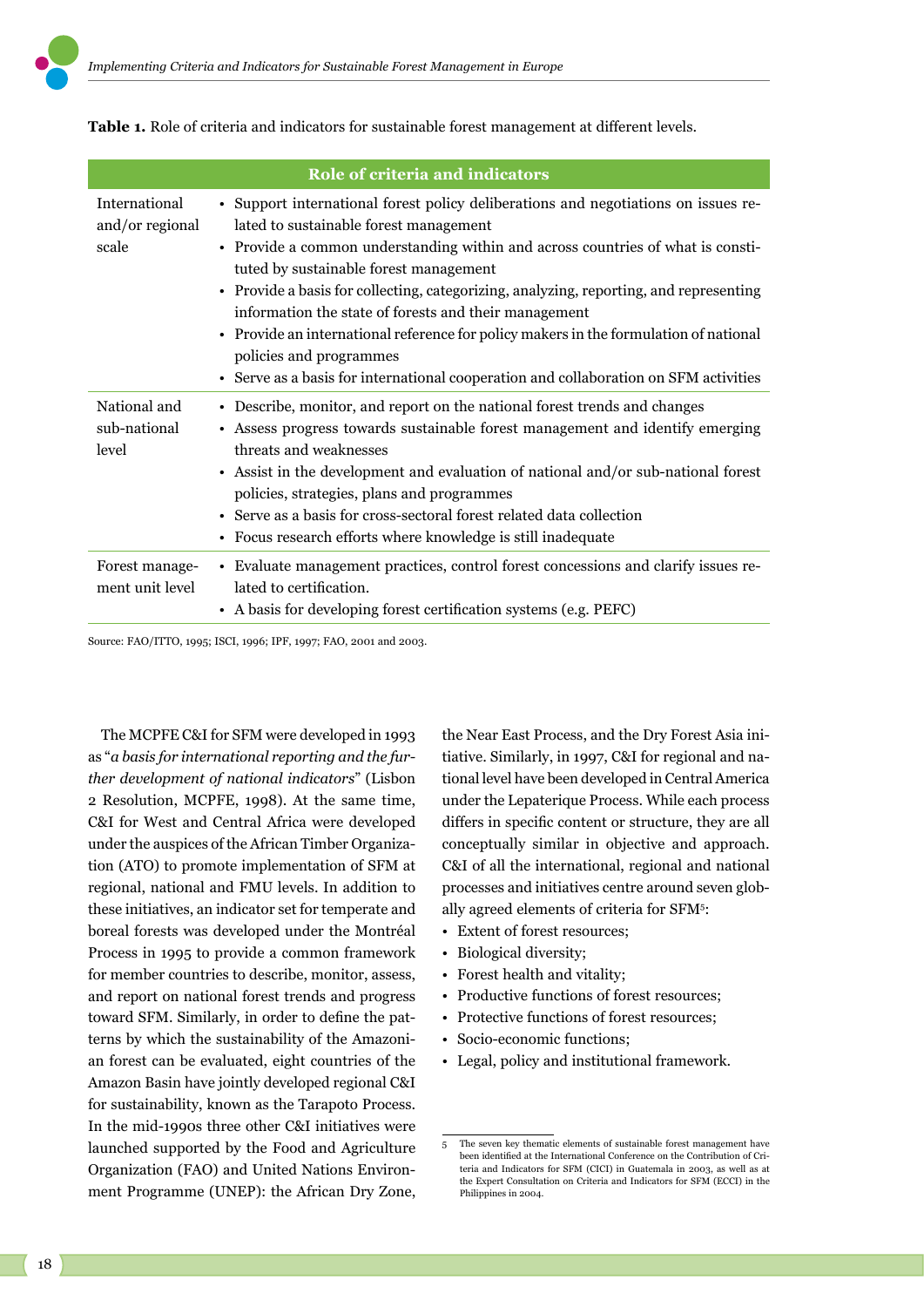| <b>Year</b>    | <b>International</b><br>and regional<br>process/initia-<br>tive | <b>Region/Forest</b><br><b>Types</b>                                | Num-<br>ber of<br><b>Member</b><br>Coun-<br>tries | <b>Number</b><br>of crite-<br>ria | <b>Number</b><br>of indi-<br>cators | C&I<br>level                                 |  |
|----------------|-----------------------------------------------------------------|---------------------------------------------------------------------|---------------------------------------------------|-----------------------------------|-------------------------------------|----------------------------------------------|--|
| Prior to UNCED |                                                                 |                                                                     |                                                   |                                   |                                     |                                              |  |
| Early<br>1992  | <b>ITTO</b>                                                     | Humid tropical<br>forests                                           | 55                                                | $\overline{7}$                    | 66                                  | National<br><b>FMU</b>                       |  |
| Post-UNCED     |                                                                 |                                                                     |                                                   |                                   |                                     |                                              |  |
| 1993           | African Timber<br>Organization<br>(ATO)                         | West and Central<br>Africa                                          | 13                                                | 28                                | 60                                  | National<br><b>FMU</b>                       |  |
| 1993           | <b>FOREST EUROPE</b><br>(former MCPFE)                          | Europe (boreal,<br>temperate and<br>Mediterranean-<br>type forests) | $46 + EC$                                         | 6                                 | 35                                  | Regional<br>National                         |  |
| 1995           | Dry Zone African<br>Process                                     | North, East and<br>Southern Africa                                  | 29                                                | $\overline{7}$                    | 47                                  | Regional<br>National                         |  |
| 1995           | Montréal Process                                                | Temperate and<br>boreal forests                                     | 12                                                | $\overline{7}$                    | 67                                  | National                                     |  |
| 1995           | Tarapoto Proposal                                               | Amazon Forest                                                       | 12                                                | $\overline{7}$                    | 47                                  | Interna-<br>tional<br>National<br><b>FMU</b> |  |
| 1996           | <b>Near East Process</b>                                        | Near East                                                           | 30                                                | 7                                 | 65                                  | National                                     |  |
| 1997           | Lepaterique Pro-<br>cess                                        | Central America                                                     | $\overline{7}$                                    | 4 regional<br>8 national          | 40<br>regional<br>53<br>national    | Regional<br>National                         |  |
| 1999           | Dry Forest Asia<br>Process                                      | South and Central<br>Asia                                           | 9                                                 | 8                                 | 49                                  | National                                     |  |

**Table 2**. Summary of international and regional C&I processes and initiatives.

Source: FAO, 2001; Requardt, 2007; ITTO, 2012.

While agreement on common criteria facilitates international dialogue and communication on forest-related issues between the different C&I processes, there is no globally agreed set of indicators for those criteria, as indicators need to be adjusted to the ecological, economic, social and institutional conditions and needs of each region. There is also unwillingness to agree on a single global set of in-

dicators as that could be interpreted as the embryo of a global compulsory set of standards.

Parallel to the work carried out in the forestry sector, similar initiatives involving criteria and/or indicators have emerged under other international instruments or processes where forests are part of another focal theme, such as sustainable development (OECD and the UN Commission on Sustain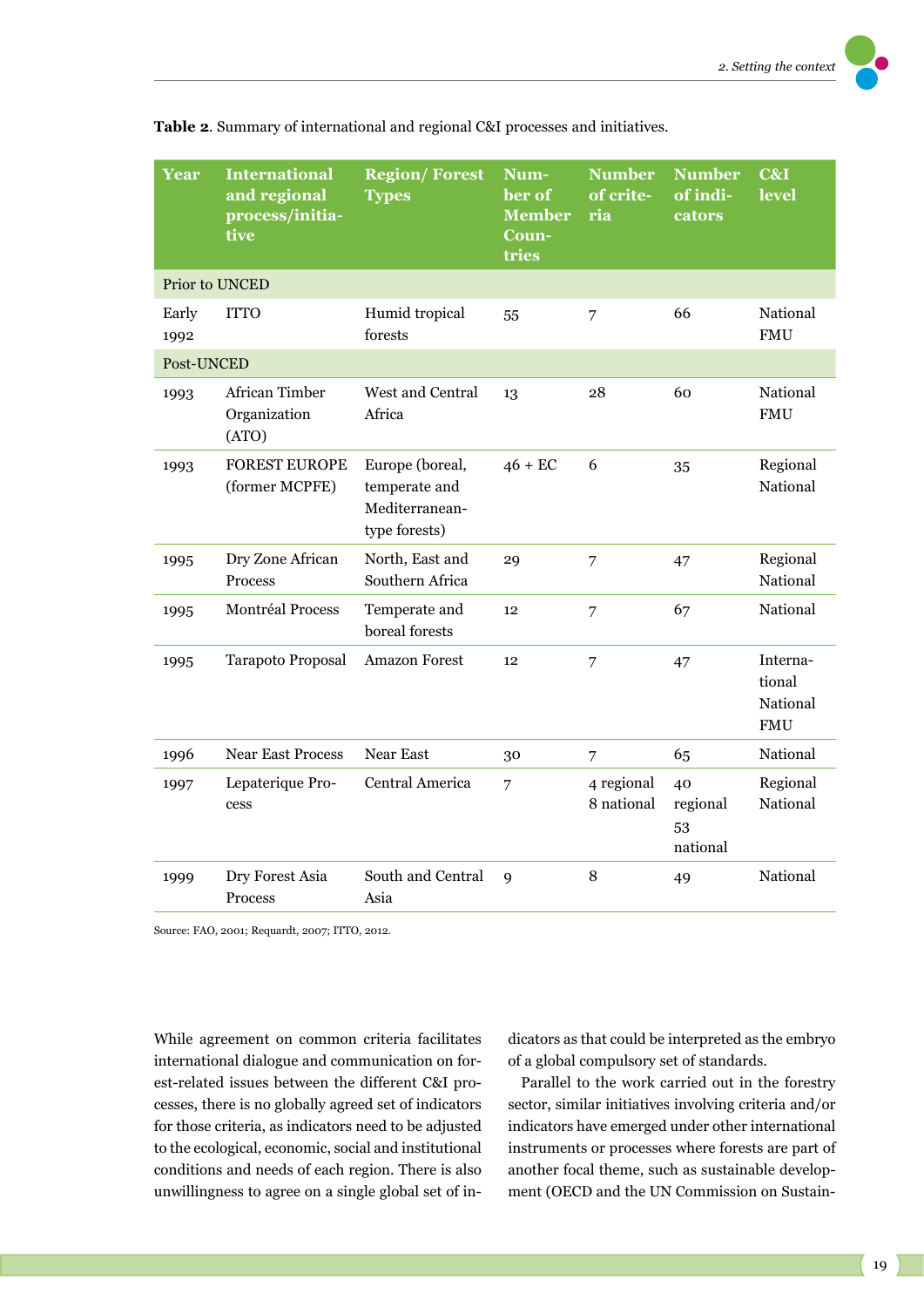able Development – CSD), biodiversity conservation (Convention on Biological Diversity – CBD), combating desertification and deforestation (UN Convention to Combat Desertification – UNCCD), etc. (FAO, 2003).

## **2.3 The pan-European process**

# **2.3.1 The FOREST EUROPE – Ministerial Conferences on the Protection of Forests in Europe (MCPFE)**

The Ministerial Conference on the Protection of Forests in Europe (now referred to as FOREST EUROPE) has shaped the pan-European forest dialogue for more than 20 years now. It has been recognized not only as an international platform for national policy setting, providing links between global and regional policy developments, but also as a platform for the cooperation between policy and science. Over the years, FOREST EUROPE has promoted and reinforced cross-border cooperation on forest policies throughout the European region. A number of concepts (e.g., sustainable forest management) have been introduced into the European forest policy arena. The main activities are centred around developing and updating policies and tools for maintaining the multiple functions of the forests crucial to society and for enhancing the lasting provision of goods and services. FOREST EUROPE is a well-established continuous and multi-stakeholder participatory process that currently involves 46 European countries and the European Community. In cooperation with a wide range of international institutions, scientific organizations and civil society groups, the pan-European process demonstrates its political will and commitment to implement long-term management and conservation of the European forests.

FOREST EUROPE is based on Ministerial Conferences, follow-up Expert Level Meetings (i.e., the decision-making body in the working process between the conferences), Round Table Meetings (i.e., the platform to exchange information and views on emerging issues), and Workshops and Working Groups (i.e., the platform to discuss specific subjects of scientific or technical nature). The work of FOREST EUROPE and its Liaison Unit (LU) is coordinated by the General Co-ordinating

Committee (GCC)<sup>6</sup> on implementation of FOREST EUROPE decisions and on strategic developments. The Liaison Unit (LU) is the service-support office of FOREST EUROPE and is responsible for organizing and conducting all FOREST EUROPE meetings as well as for preparing reports and documents necessary for the meetings. The location of the LU is changed according to the country of chairmanship (currently, the LU is based in Madrid as Spain holds the chairmanship of FOREST EUROPE until the next Ministerial Conference).

Up to now, six Ministerial Conferences, considered as landmarks in the development of European forest policies, have been held:

- **• 1st MCPFE**, 1990 Strasbourg *Initiating Cross-Border Mechanisms for the Protection of Forests in Europe*
- **• 2nd MCFPE**, 1993 Helsinki *A Commitment to Sustainable Forest Management in Europe*
- **• 3rd MCPFE**, 1998 Lisbon *Recognising the Multiple Roles of Forests*
- **• 4th MCPFE**, 2003 Vienna *European Forests-Common Benefits, Shared Responsibilities*
- **• 5th MCPFE**, 2007 Warsaw *Forests for Quality of Life*
- **• 6th MCPFE**, 2011 Oslo *European 2020 Targets for Forests and Launching Negotiations for a Legally-Binding Agreement*

Important documents of the Ministerial Conferences are the adopted declarations and resolutions, reflecting the FOREST EUROPE regional approach towards the protection and sustainable management of forests on the pan-European level. As already mentioned, the concept of SFM was defined at pan-European level and outlined in **Helsinki 1 Resolution**, providing a general forest policy direction and a long-term goal. The Helsinki conference also set the beginning of the development of the pan-European C&I for SFM and the pan-European Operational Level Guidelines (PEOLG) to promote SFM and facilitate the evaluation of progress towards it. Although the

<sup>6</sup> The GCC is at present (2013) constituted by five countries: Norway, Spain, Slovak Republic, Turkey, and Germany.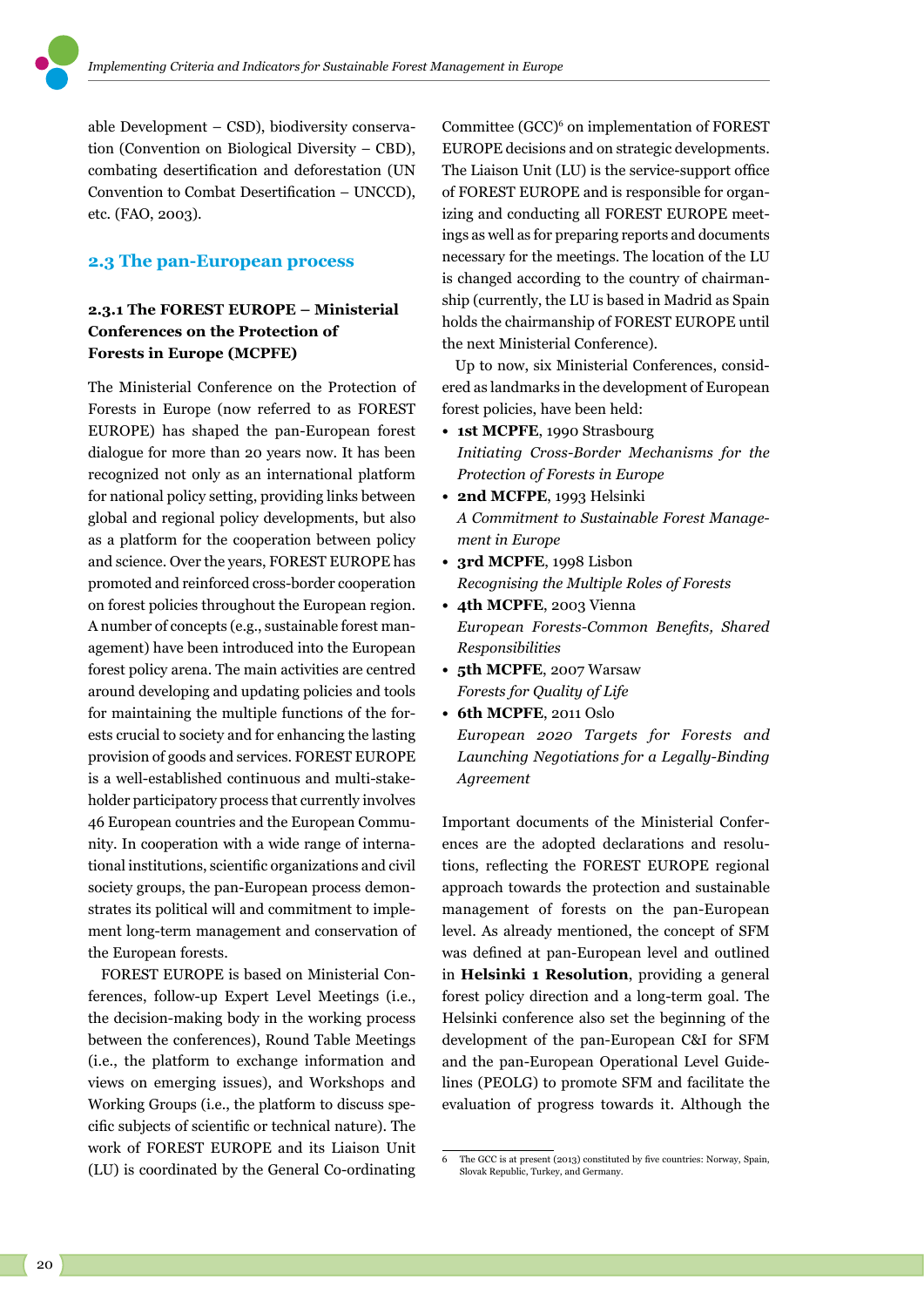definition has not been changed since its adoption, the general regional approach of FOREST EUROPE is continuously developed, and constantly adapting to new policy challenges and areas of concerns for the effective planning, manage and delivery of forest goods and services. Even though non-legally binding, the adopted declarations and resolutions are implemented at the national and regional levels, enhancing a common understanding, development and implementation of actions towards SFM. Key elements of the work between the Ministerial Conferences are the FOREST EUROPE Work Programmes implemented jointly with existing international scientific and technical institutions and organizations working in the field of forestry. This important pan-European cooperation constitutes a guiding principle of the MCPFE and includes the Food and Agriculture Organization of the UN (FAO), the UN Economic Commission for Europe (UNECE), the European Commission (EC), the UN Environment Programme (UNEP), the Union of Foresters of Southern Europe (USSE), research institutions such as the International Union of Forest Research Organizations (IUFRO), the European Forest Institute (EFI), the Regional Environmental Centre (REC), and the International Plant Genetic Resources Institute (IPGRI), NGOs and other relevant international and national forest authorities and institutions.

# **2.3.2 The pan-European criteria and indicators for sustainable forest management**

#### *a. Development*

The development of the pan-European C&I for SFM is the result of a multi-stakeholder participatory process, led by governments, formed by different forest stakeholders and experts representing different backgrounds, views, interests and information requirements. In the follow-up process to the 1993 Helsinki Conference, the pan-European C&I were developed as a common policy instrument to monitor, evaluate and report progress towards SFM. In that context, criteria were defined as standards that:

...*characterise the essential elements or set of conditions or processes by which sustainable forest management may be assessed* (MCPFE, 2002b).

Indicators were defined as variables that:

...*show changes over time for each criterion and demonstrate the progress made towards its specified objective* (MCPFE, 2002b).

To fulfil their purpose, indicators shall be (MCPFE, 2001a and 2001b):

- uniform across Europe;
- applicable on national level;
- coherent with the Ministerial Conference Resolutions, especially H1 and H2;
- comprehensive and simple;
- reportable;
- adjustable.

In 1994, at the MCPFE Expert Level Meeting in Geneva, a core set of six criteria formulated as policy goals, 27 quantitative and 101 descriptive indicators was developed, adopted and presented at the conference of the United Nations Commission on Sustainable Development (CSD) in 1995. Jointly with the ITTO C&I for SFM, the first MCP-FE C&I catalogue formed an important basis and supported other regional processes (e.g., Montréal Process) to develop C&I for SFM (Requardt, 2007).

At the 1998 Ministerial Conference in Lisbon, the MCPFE reported on the status of SFM in Europe by using the pan-European C&I, based on preliminary results of the UN-ECE/FAO Temperate and Boreal Forest Resources Assessment in 2000 and on additional data. Noting that C&I can play a prominent role towards the realization and implementation of a long-term SFM, the Signatory States and the European Community gave them a high political status by adopting Resolution L2 **"**Pan-European Criteria, Indicators and Operational Level Guidelines for Sustainable Forest Management". Since the development of the first pan-European indicator set, knowledge, data collection procedures and information needs have progressively developed and as a result, the existing pan-European indicator set was improved and approved by the MCPFE Expert Level Meeting in Vienna 2002. It was officially endorsed by the MCPFE Vienna Conference in 2003 (Table 3), signifying the consensus achieved by the European countries on the most important aspects of SFM. An Advisory Group (AG), representing relevant organizations in Europe, was formed to as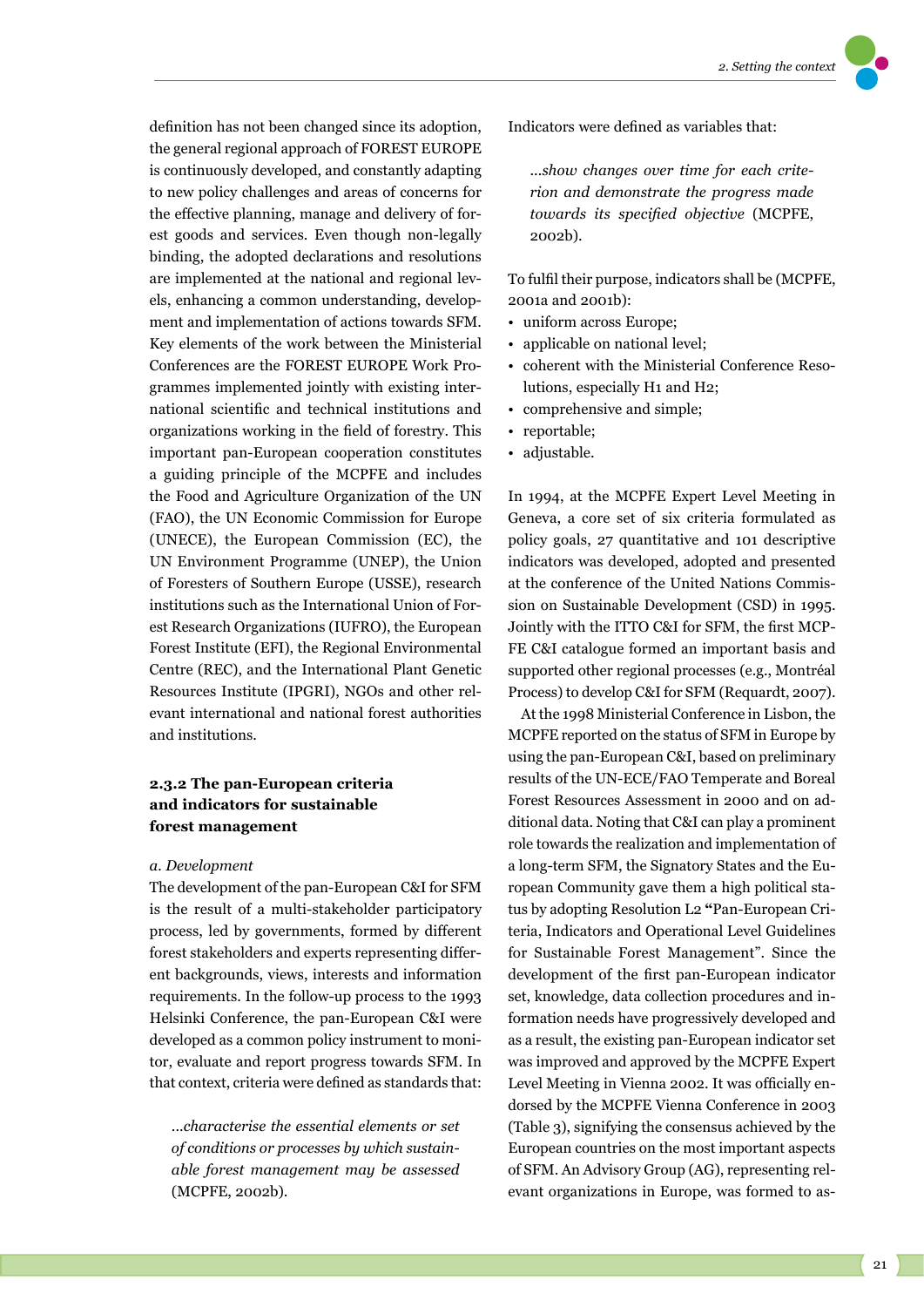sist the MCPFE during the improvement process by ensuring comprehensive utilization of the existing knowledge on indicators and data collection aspects in Europe. The Advisory Group consulted with a wide range of experts through a series of four workshops, which ensured that the diversity of national situations and experiences as well as the work undertaken by various bodies in Europe were adequately reflected (MCPFE, 2002a). It is also important to note that the relevant terms and definitions used for the pan-European C&I are in compliance with the TBFRA/FRA terminology. Furthermore, in order to give a comprehensive picture of protected and protective forests and other wooded land in Europe, while keeping links to international classification systems used for all kinds of protected area, an MCPFE Classification of *Protected* and *Protective Forests and Other Wooded Land* in Europe was established making more distinctions than the classifications of the *International Union for Conservation of Nature* (IUCN) and the Common Database on Designated Areas (CDDA) of the European Environment Agency (EEA) (MCPFE, 2001c).

## *b. Structure*

In line with the seven key thematic elements of SFM, the improved pan-European set (see Table 3) consists of six criteria:

- 1) Maintenance and appropriate enhancement of forest resources and their contribution to global carbon cycles;
- 2) Maintenance of forest ecosystem health and vitality;
- 3) Maintenance and encouragement of productive functions of forests (wood and nonwood);
- 4) Maintenance, conservation and appropriate enhancement of biological diversity in forest ecosystems;
- 5) Maintenance, conservation and appropriate enhancement of protective functions in forest management (notably soil and water); and
- 6) Maintenance of other socio-economic functions and conditions.

The fulfilment of the six criteria can be evaluated through 35 quantitative indicators which show changes over time for each criterion and demonstrate the progress made towards its objectives

(MCPFE, 2000a). On the other hand, 17 qualitative indicators enable monitoring of the overall policies, institutions and instruments regarding national SFM, enhance accountability and transparency of policy making and allow better understanding of the interplay between the state of forests and policy-making. Up to now, the pan-European set has served as the basis for State of Europe's Forests assessments in 2003, 2007 and 2011 and provided information on the status and changes of major aspects underlying SFM. This information is meant to facilitate the evaluation of the achievements towards each criterion's goals (FOREST EUROPE, 2011a). Irrespective of the improvement of the pan-European C&I, the FOREST EUROPE signatories have committed themselves to continue to promote development and implementation of C&I at a national level by further improving the "*basis for forest monitoring and harmonized reporting systems"* in order to fulfil the needs of information for national and international reporting on SFM. They recognized also the need for continuity of terms and definitions and decided to proceed to implement, continuously review and further improve the associated indicators (MCPFE, 2002a,b; FOREST EUROPE, 2011a).

## *c. Purpose*

In accordance with the achieved harmonization basis, the potential role of the pan-European C&I in supporting scientific, political and operational work undertaken with regard to SFM has been widely recognized. At the 1998 Lisbon Conference, the political commitments made by the European forest ministers and the European Union in relation to the development and implementation of the pan-European indicators were outlined. Although clear objectives were not specified, FOREST EU-ROPE signatory states and the European Community officially have agreed to use the pan-European C&I as "*a basis for international reporting and the further development of national indicators*" (Lisbon 2 Resolution, MCPFE, 1998) and a tool for monitoring, evaluating and reporting progress towards SFM. In general terms, by the use of pan-European set as a common system for measuring and reporting national data, two major objectives can be achieved: (i) to provide a pan-European overview representing the state and trends of European forests, and (ii) to allow demonstration to the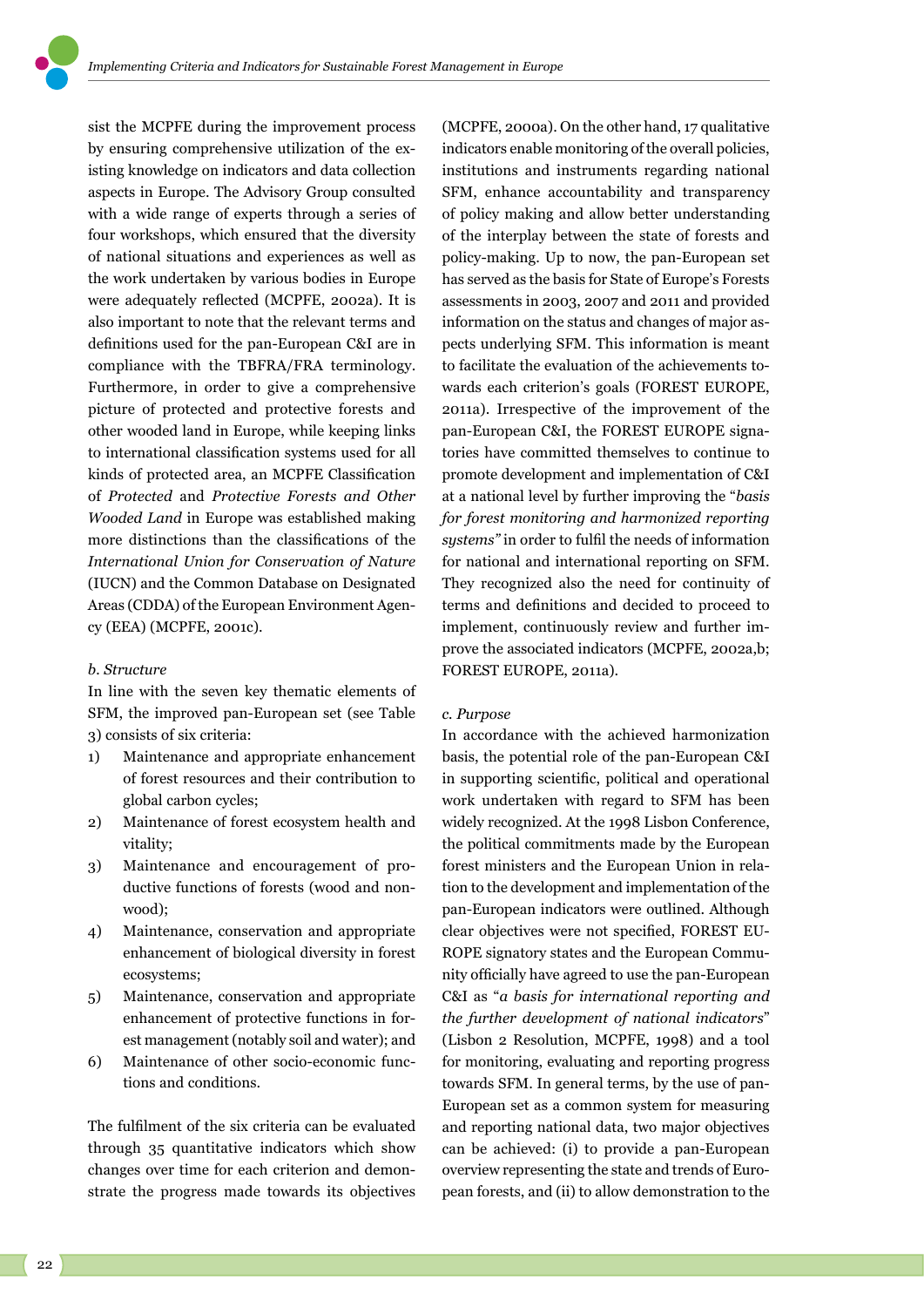C1 Maintenance and Appropriate Enhancement of Forest Resources and their Contribution to Global Carbon Cycles C4 Maintenance, Conservation and Appropriate Enhancement of Biological Diversity in Forest Ecosystems 1.1 Forest area and OWL 1.2 Growing stock 1.3 Age structure and/or diameter distribution 1.4 Carbon stock 4.1 Tree species composition 4.2 Regeneration 4.3 Naturalness 4.4 Introduced tree species 4.5 Deadwood 4.6 Genetic resources 4.7 Landscape pattern 4.8 Threatened forest species 4.9 Protected forests C2 Maintenance of Forest Ecosystem Health and Vitality C5 Maintenance and Appropriate Enhancement of Protective Functions in Forest Management 2.1 Deposition of air pollutants 2.2 Soil condition 2.3 Defoliation 2.4 Forest damage 5.1 Protective forests – soil, water and other ecosystem functions 5.2 Protective forests – infrastructure and managed natural resources C3 Maintenance and Encouragement of Productive Functions of Forests C6 Maintenance of Other Socio-Economic Functions and Conditions 3.1 Increment and fellings 3.2 Roundwood 3.3 Non-wood goods 3.4 Services 3.5 Forests under management plans 6.1 Forest holdings 6.2 Contribution of forest sector to GDP 6.3 Net revenue 6.4 Expenditures for services 6.5 Forest sector workforce 6.6 Occupational safety and health 6.7 Wood consumption 6.8 Trade in wood 6.9 Energy from wood resources 6.10 Accessibility for recreation 6.11 Cultural and spiritual values A. Overall policies, institutions and instruments for sustainable forest management B. Policies, institutions and instruments by policy area A.1 National forest programmes or similar A.2 Institutional frameworks A.3 Legal/regulatory frameworks and international commitments A.4 Financial instruments/economic policy A.5 Informational means B1 Land use and forest area and OWL B2 Carbon balance B3 Health and vitality B4 Production and use of wood B5 Production and use of non-wood goods and services, provision of especially recreation B6 Biodiversity B7 Protective forests B8 Economic viability B9 Employment (incl. safety and health) B10 Public awareness and participation B11 Research, training and education B12 Cultural and spiritual values

**Table 3.** Improved pan-European criteria and indicators for sustainable forest management (MCPFE, 2002a).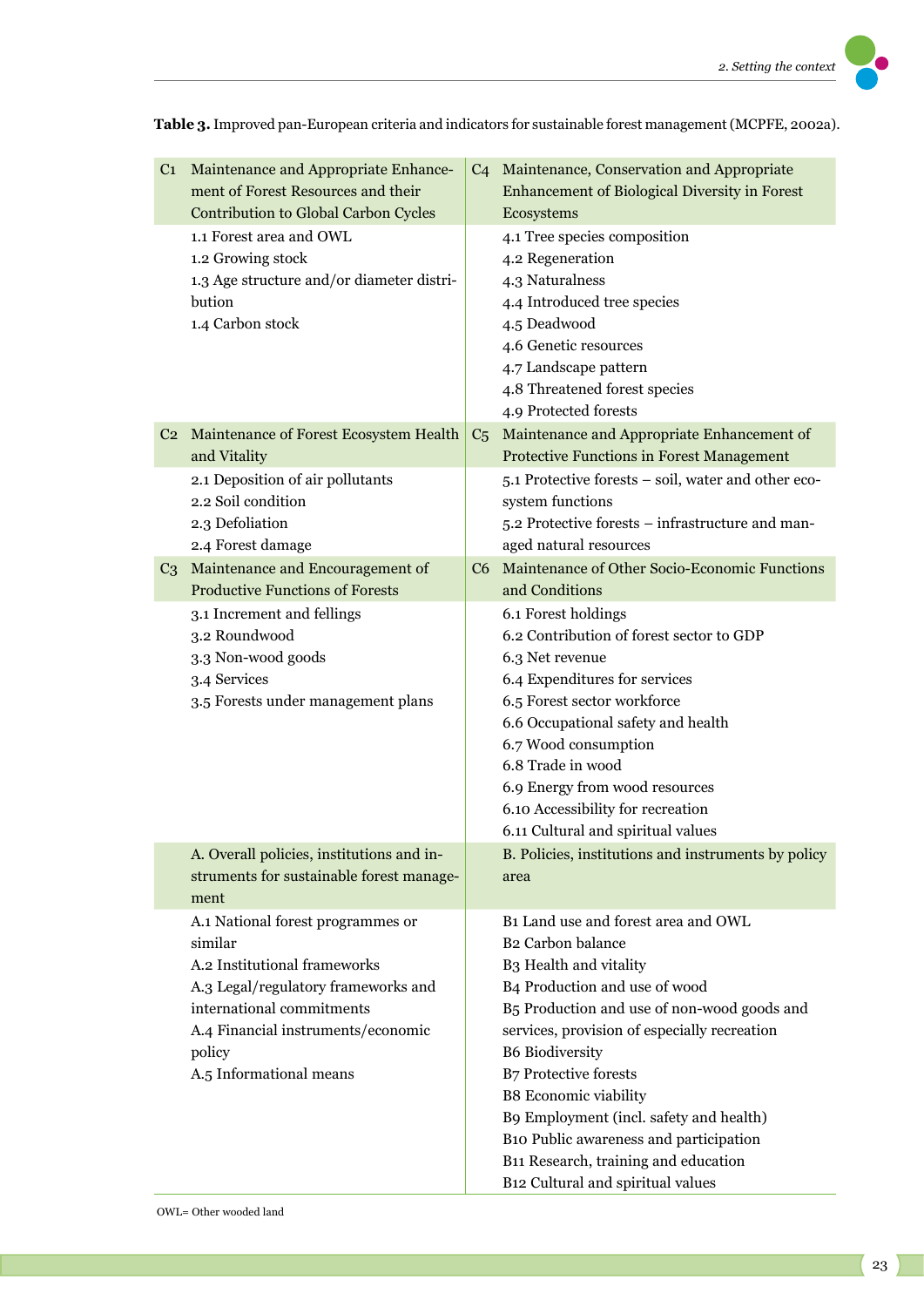public of whether progress is being made towards achieving certain commitments (Prins, 2002). Based on the implementation of MCPFE commitments (1998–2011), particularly in relation to the Lisbon 2 Resolution, the pan-European C&I are considered as (MCPFE, 2003a, 2007a, FOREST EUROPE, 2011c):

- Framework for international reporting on the trends and changes in the state and conditions of forests and forest management in Europe;
- Framework for the management, monitoring and reporting on SFM and related policies;
- An instrument to evaluate existing sets of national or sub-national C&I, and also newly established guidelines;
- Framework for promoting better management and forest policy enhancement;
- Basis for data collection and the drawing up of country reports on forest resources and their management;
- Functional tool contributing to international agreements towards SFM and forest certification;
- Basis for developing of national standard and certification of management systems.

In addition, the pan-European set has been viewed as a potentially useful instrument to formulate, monitor and evaluate National Forest Programmes (NFPs), designed to implement and realize a common strategy and policy of a long-term SFM within Europe.

# **2.3.3 Cooperation and collaboration among C&I for SFM processes and initiatives**

Concerning the role of the pan-European C&I for international reporting to FOREST EUROPE, it was soon realized that co-operation with relevant organizations (i.e., UNECE, FAO) and the work undertaken under the agenda of FRA and TBFRA is needed in order to avoid duplication of efforts and overlap among the processes and to facilitate comparisons between countries. As a result, over the last two decades there has been collaborative work towards harmonization as well as improved communication and coordination among the processes. Harmonization relates to the *"existing con-*

*cepts which should be brought together in a way to be more easy to compare, which could be seen as a bottom up approach starting from an existing divergence and ending in a state of comparability"* (Köhl et al., 2000). Since the first expert meeting on the harmonization of C&I for SFM, held in Rome in 1995, there have been a number of international seminars, conferences and workshops on how to clarify terminology and facilitate comparison between countries. Although there was general agreement on the need to ensure comparability between the different processes, it was also recognized that they should pursue their goals unimpeded, and in a way that would be compatible with their particular environmental and socio-economic contexts (FAO, 1997). In the following years, further possibilities for improvements in harmonizing ongoing initiatives related to C&I (e.g., ITTO, Montréal process, FOREST EUROPE, FAO FRA) have been discussed at the Inter-Criteria and Indicator Process Collaboration Workshop (held in Poland 2006), the Forest Criteria and Indicators Analytical Framework and Report Workshop (held in Finland, 2008), the International Seminar on Challenges of SFM -Integrating Environmental, Social and Economic Values of Forests (held in Japan, 2011). Subsequently, the Joint Workshop of the Montréal Process, Observatory of Central African Forests (OFAC), ITTO, FOREST EUROPE and FAO in Canada, in October 2011 has led to a process to develop a Collaborative Forest Resources Questionnaire (CFRQ) in order to reduce the proliferation of monitoring requirements and associated reporting burdens imposed by the different processes and initiatives. In addition, in 2012, the Technical Consultation on "*Preparation* for *Global Forest Resources*. *Assessments 2015*" held in Ispra, (Italy) and the *"Streamlining Forest Based Reporting"* Workshop in Florida (USA) have further highlighted the benefits of collaborative work among the processes and continued relevance of C&I for SFM. However, in spite of these joint efforts to streamline and rationalize national reporting for Tropic, FRAs and regional forest assessments, the need to continue to strengthen efforts to reach global consensus on key concepts and terms used in the international discussion on C&I has been underscored.